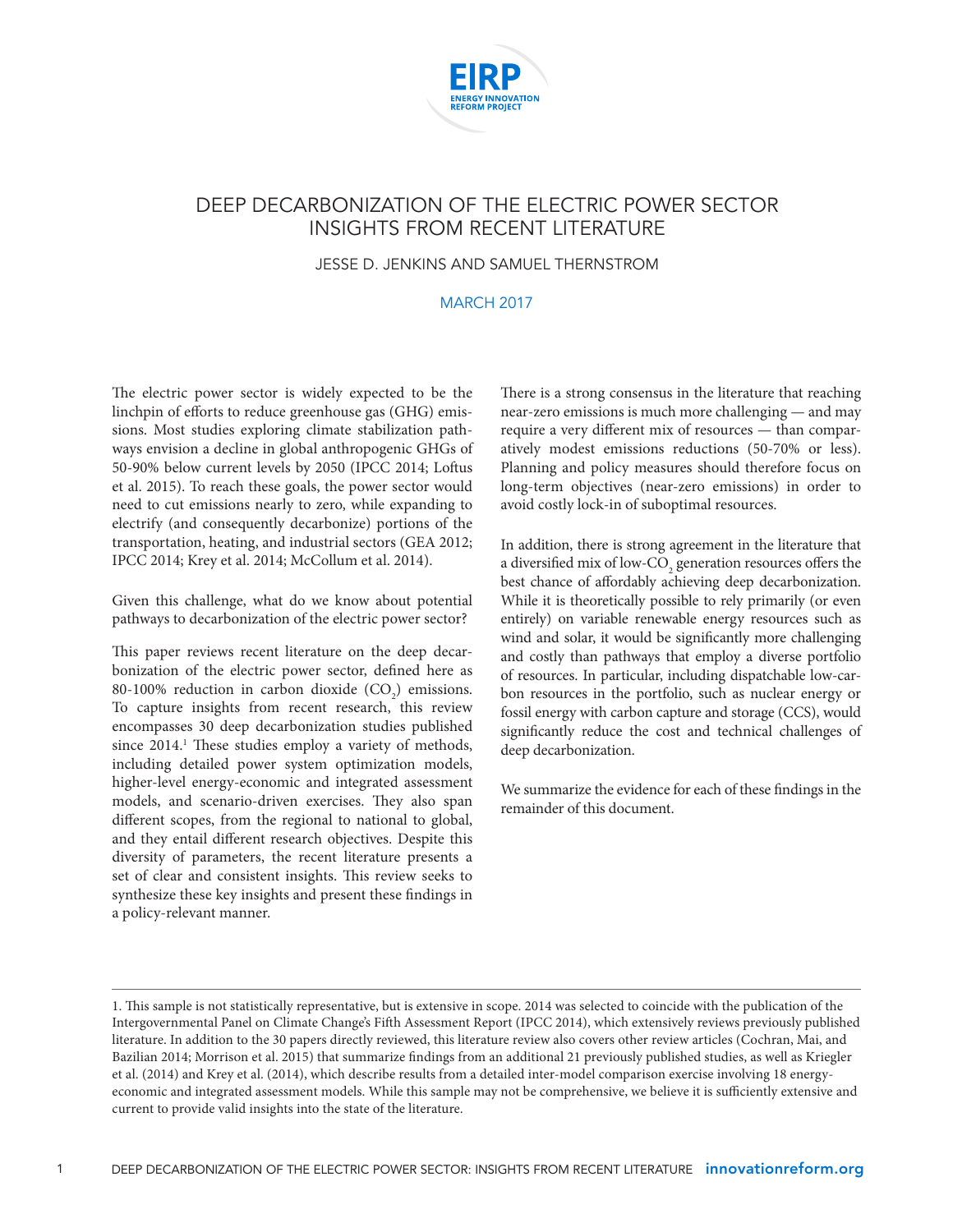

#### 1. Power sector  $CO<sub>2</sub>$  emissions must fall nearly to zero by 2050 to achieve climate policy goals.

Studies considering economy-wide greenhouse gas emissions reduction goals consistently envision the power sector cutting emissions further and faster than other sectors of the economy, such as transportation, heating, agriculture, and industry (Kriegler et al. 2014; White House 2016; Morrison et al. 2015; Williams et al. 2015; Krey et al. 2014). Kriegler et al. (2014) and Krey et al. (2014) summarize results from a detailed comparison of global decarbonization research performed by 18 modeling groups, and conclude that across all scenarios, "the electricity sector is decarbonized first with close to zero or net negative emissions in 2050."2 Similarly, Morrison et al. (2015) compare nine models of deep carbon reductions in the California economy and find that "because some sectors cannot be electrified or are difficult to decarbonize (e.g., aviation, marine, heavy duty road freight, agricultural fertilizer, etc.), GHG emissions from the electricity grid will likely need to be reduced beyond 80%" below 1990 levels by 2050. Williams et al. (2015) likewise propose 90-97% reductions in power sector emissions by 2050 as part of efforts to decarbonize the U.S. economy. There is no disagreement on the question of prioritizing the power sector in decarbonization scenarios.

## 2. A low-carbon power sector must expand to electrify and decarbonize greater shares of transportation, heating, and industrial energy demand as part of a strategy for economy-wide emissions reductions.

Due to the availability of several low- and zero-carbon sources of electricity, including renewable energy, nuclear power, and fossil fuels (or biomass) with carbon capture and storage (CCS), each of the economy-wide studies reviewed envisions electricity supplying greater shares of heating, industry, and transportation energy demand by 2050 (Kriegler et al. 2014; White House 2016; Morrison et al. 2015; Williams et al. 2015; Jacobson, Delucchi, Bazouin, et al. 2015). Total demand for electricity use therefore grows under all deep decarbonization scenarios, even as total primary energy use overall remains relatively flat in developed countries and grows more modestly globally. Electricity increases end-use market share, either by direct electrification of end-uses (including expansion of electric vehicles and efficient electric heat pumps for heating and cooling) or by creating electrolytic hydrogen or synthetic natural gas for use as a heating or transport fuel, or as an industrial feedstock.

The global decarbonization scenarios summarized by Krey et al. (2014) envision global electricity demand rising roughly 35-150% by 2050, with electricity supplying 20-50% of energy demand by midcentury. Across four possible U.S. scenarios outlined by Williams et al. (2015), electricity use roughly doubles (+60-110%) by 2050. Use of electricity and fuels produced from electricity increases from around 20% of U.S. energy demand at present to more than 50% by 2050 in these scenarios. By 2050, White House (2016) envisions about 60% of passenger vehicle miles travelled will be fueled by electricity or hydrogen, 50% of industrial energy demand will be supplied by electricity (up from 20% today), and electricity will supply most space and water heating needs. In eight of nine models reviewed by Morrison et al. (2015), electricity demand in California increases 8-226% by 2050. The ninth study reviewed, Jacobson et al. (2014), considers a scenario where 100% of California end-use energy demand is met by electricity or hydrogen produced by electricity. In that case, electricity demand grows more than five-fold (+465%) by 2050. Jacobson et al. (2015) outlines a similar scenario for the U.S. as a whole, wherein electricity demand more than triples by 2050.

## 3. Deep decarbonization of the power sector is significantly more difficult than more modest emissions reductions.

Many studies conclude that reducing power sector CO<sub>2</sub> emissions by one-half to two-thirds can be achieved with a mix of commercially available technologies—namely, by displacing existing coal-fired generation with natural gas combined cycle power plants, increasing the share of wind and solar energy, and maintaining existing nuclear and hydropower capacity (White House 2016; de Sisternes, Jenkins, and Botterud 2016; Williams et al. 2015; Morrison et al. 2015; Gillespie, Grieve, and Sorrell 2015; Elliston, MacGill, and Diesendorf 2014; MacDonald et al. 2016; Riesz, Vithayasrichareon, and MacGill 2015).

<sup>2.</sup> Negative emissions are achieved in some scenarios by employing carbon capture and storage at biomass-fired power plants.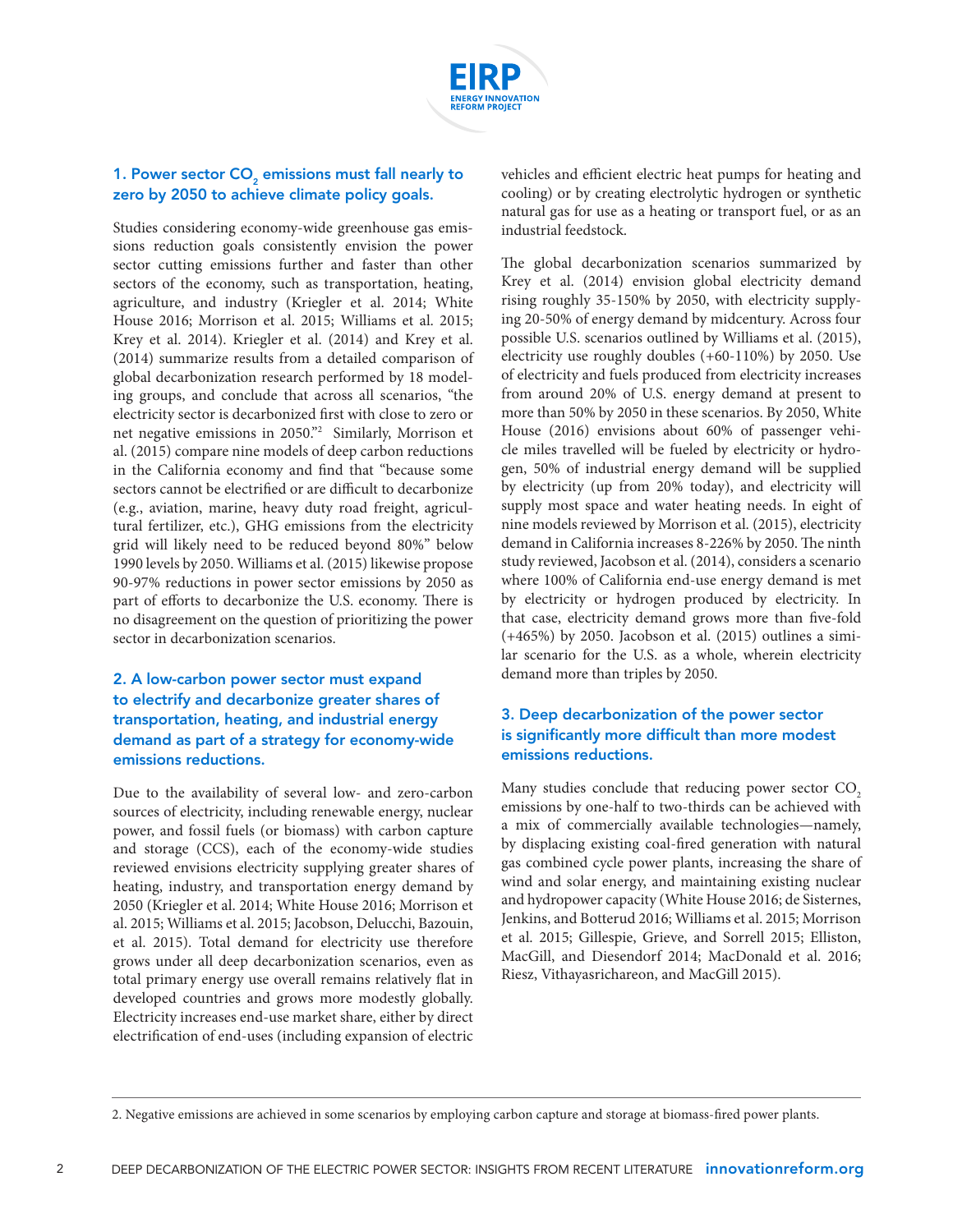

By contrast, reaching near-zero emissions will require virtually all unabated coal and gas-fired power plants to be replaced by zero-emissions sources. This would necessitate a substantial increase in variable renewable energy from wind and solar, an expansion of nuclear power capacity (even as all existing nuclear reactors retire between now and 2050), significant penetration of coal or gas with CCS (with nearly 100%  $CO_2$  capture rates), or some combination thereof. The pace of emissions reductions and zero-carbon power capacity build-out would also need to increase to reach deep decarbonization by 2050 (Williams et al. 2015; White House 2016; Krey et al. 2014).

## 4. Deep decarbonization may require a significantly different mix of resources than more modest goals; long-term planning is important to avoid lock-in of suboptimal resources.

It is important to emphasize that the lowest-cost portfolio of resources suited to achieving moderate emissions reductions may differ dramatically from the portfolio needed to efficiently reach deep decarbonization goals. For example, de Sisternes, Jenkins, and Botterud (2016) use a detailed power system optimization model to find the least-cost portfolio of electricity generation resources in a Texas-like power system under different emissions limits. The authors conclude that the optimal share of wind and solar is greatest under emissions limits roughly 60-80% below current levels (reaching a maximum of 40% of annual generation without energy storage, and up to 51-57% if significant energy storage capacity is available; see figure 1). The optimal share of renewables then shrinks as emissions limits tighten to achieve deep decarbonization, falling to just 19% without storage and up to 34% with substantial storage (equal to roughly 30% of peak demand for 2-10 hours of storage duration).

Similar results are found for lower-emissions fossil fueled power plants. Riesz, Vithayasrichareon, and MacGill (2015) explore the role of natural gas in a low-carbon transition for Australia's National Electricity Market region. The authors conclude that an energy mix dominated by natural gas (supplying 95% of annual energy) could reduce  $\mathrm{CO}_2$  emissions 30-50% below current levels in the Australian power system. Gas-fired capacity and energy shares fall steadily as emissions goals become more stringent, however. A generation mix with  $80\%$  gas and  $20\%$  renewables can cut  $CO<sub>2</sub>$ by 50-65%, the authors find. Gas's optimal share then falls to 45% as emissions limits tighten to approximately 65-75% below current levels, then declines further to less than 22% to achieve emissions reductions of 88% or greater.

Figure 1. Optimal Share of Wind and Solar in Texas-Like Power System under Increasingly Stringent Emissions Limits (with and without energy storage)





Similarly, if  $\mathrm{CO}_2$  capture rates for gas- or coal-fired plants with CCS are not close to 100%, then fossil plants with CCS can contribute to more modest emissions reduction goals (e.g. 60-80%), but to reach a fully decarbonized system, either capture rates must increase or those plants must be phased out (Elliston, MacGill, and Diesendorf 2014).

These conclusions suggest that if power generation resources are built out without considering long-term decarbonization objectives, costly "lock-in" of a suboptimal resource portfolio is possible. Installed capacities of wind, solar, uncontrolled natural gas, and low-capture-rate CCS plants that are suitable for achieving mid-term objectives could all exceed their optimal share for substantially decarbonized power systems. Policy measures and power sector planning should therefore consider the long-term transition to a CO<sub>2</sub>-free power system and avoid incremental and shortsighted targets or capacity build-outs that may perversely make deep decarbonization more challenging.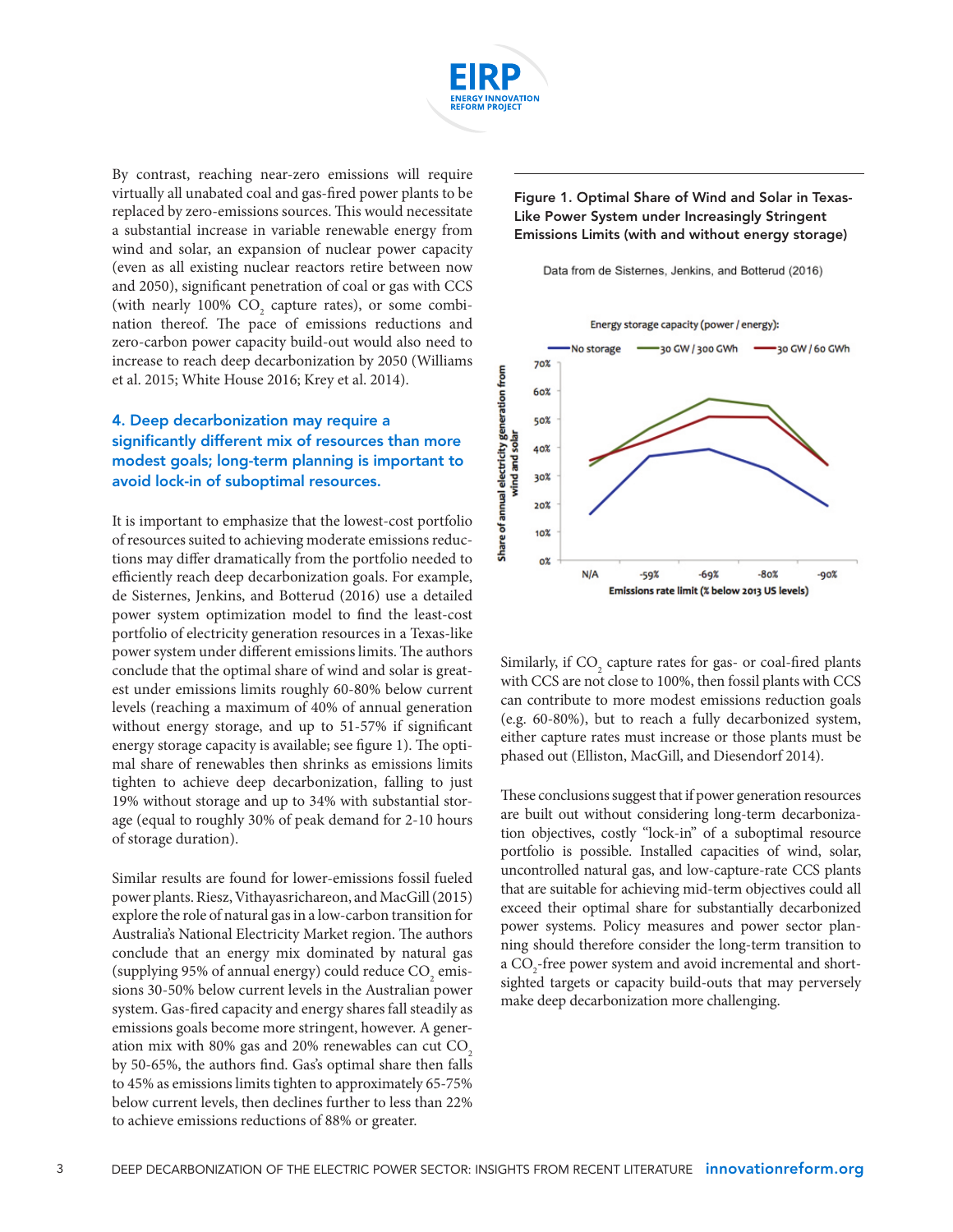

5. Achieving deep decarbonization primarily (or entirely) with renewable energy may be theoretically possible but it would be significantly more challenging and costly than pathways employing a diverse portfolio of low-carbon resources.

Multiple studies explore 100% renewable electricity systems that achieve deep decarbonization goals (Becker et al. 2014; Jacobson, Delucchi, Bazouin, et al. 2015; Jacobson, Delucchi, Cameron, et al. 2015; Elliston, MacGill, and Diesendorf 2014; Frew et al. 2016; Lenzen et al. 2016), or include scenarios with very high shares (80% or greater) of renewables (Cochran, Mai, and Bazilian 2014; Mai, Mulcahy, et al. 2014; Mai, Hand, et al. 2014; Riesz, Vithayasrichareon, and MacGill 2015; Brick and Thernstrom 2016; Akashi et al. 2014; Amorim et al. 2014; Gillespie, Grieve, and Sorrell 2015; Heal 2016; Mileva et al. 2016; MacDonald et al. 2016; Pleßmann and Blechinger 2017).

These studies indicate that achieving deep decarbonization primarily with renewable energy sources (chiefly wind and solar) may be technically possible.<sup>3</sup> However, despite a diversity of contexts and analytical methods, these studies find a high degree of agreement on several key features of renewables-centric power systems that are likely to make these systems more costly and challenging than balanced low-carbon power systems employing a diverse portfolio of resources:

*Decarbonized power systems dominated by variable renewables such as wind and solar energy are physically larger, requiring much greater total installed capacity.* 

Due to the variability of wind and solar energy, power systems with high shares of these resources have much greater overall installed capacity than more diversified power systems, and must maintain significant dispatchable capacity to ensure demand can be met at all times. For example:

- Pleßmann and Blechinger (2017) present a scenario for decarbonizing the European power system by 2050 (achieving 98.4% below 1990 emissions levels) that relies heavily on an expansion of wind and solar energy. Total installed capacity in this scenario is 4.2-times larger than the peak demand.
- Similarly, a 100% renewable electricity scenario for Australia outlined by Elliston, MacGill, and Diesendorf (2014) features total capacity roughly three times the peak demand in the system.
- Brick and Thernstrom (2016) likewise conclude that total installed capacity is 3.5 to 5.5 times larger for wind and solar-dominated power systems than more balanced systems.
- Total U.S. generating capacity is roughly double today's installed capacity in a set of 80% renewable electricity scenarios described by Mai, Mulcahy, et al. (2014).

Greater required installed capacity and the lower energy-density of wind and solar resources also significantly increases the land use consequences of power systems dominated by variable renewable resources.



### Figure 2. Total Installed Capacity in High-Renewables Scenarios as a Multiple of Peak Demand

3. This section focuses on results from studies envisioning power systems reliant primarily on wind and solar energy supplemented by other renewables. Regions with significant endowments of geothermal and/or hydroelectric power may more readily achieve very high renewable energy shares. However, these resources are highly constrained in most locations.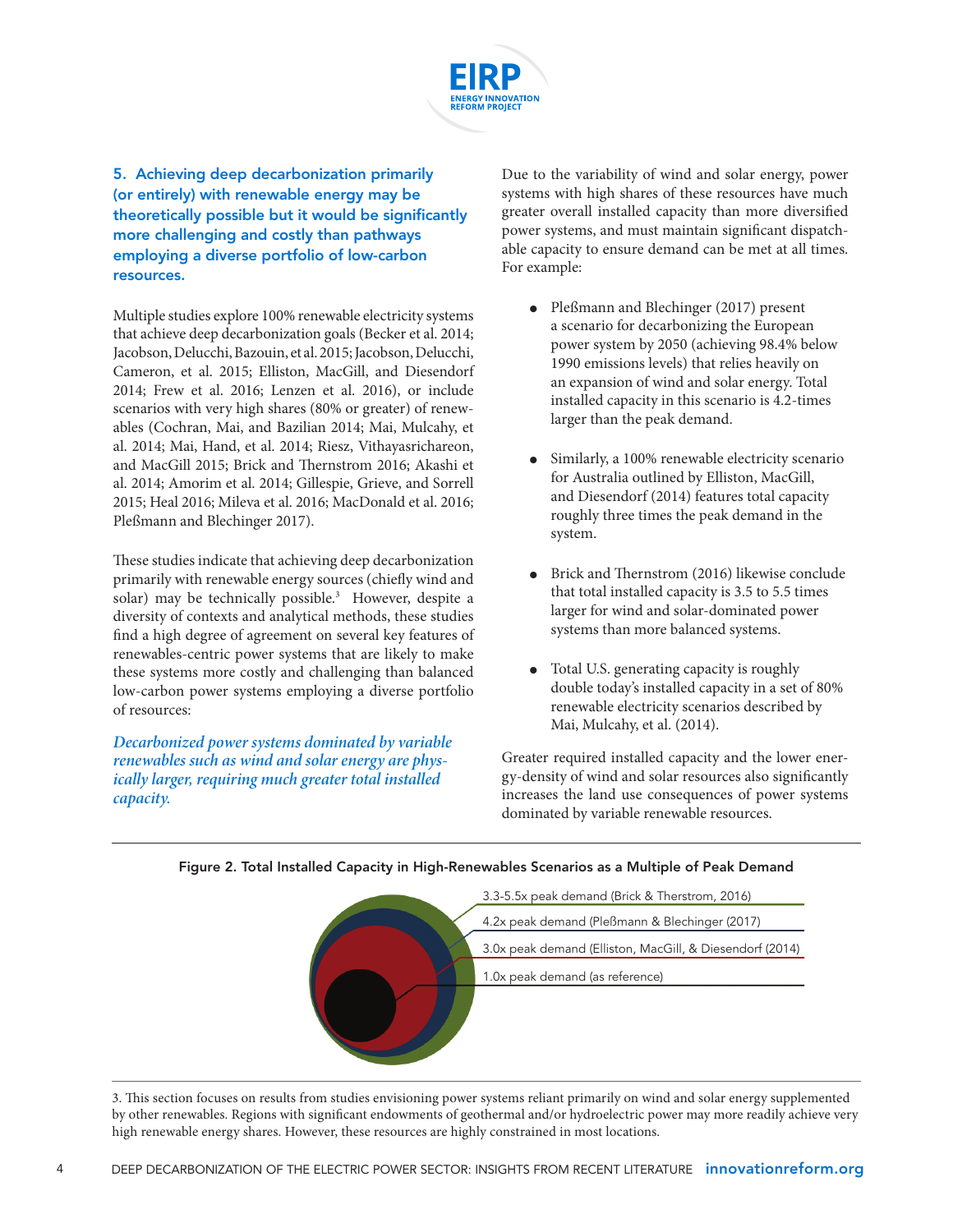

#### *Wind and solar-heavy power systems require substantial dispatchable power capacity to ensure demand can be met at all times. This amounts to a "shadow" system of conventional generation to back up intermittent renewables.*

The renewables-heavy EU scenario presented by Pleßmann and Blechinger (2017) maintains sufficient capacity from hydro, gas, and energy storage to exceed peak demand. Elliston, MacGill, and Diesendorf (2014)'s 100% renewable system for Australia also retains dispatchable capacity exceeding the system's peak demand (with capacity provided by biogas, hydro, and concentrating solar power with 15-hours of thermal energy storage). The 80% renewable electricity portfolios for the U.S. described by Mai, Mulcahy, et al. (2014) includes 400 GW of total coal, gas, and nuclear capacity, roughly 100 GW of biomass, and an additional 200 GW of hydro and concentration solar power with thermal energy storage. This is in addition to 100-152 GW of storage and 24-48 GW of curtailable demand. Relatively dispatchable resources thus total 825-900 GW, or approximately equal to peak demand.

#### *Without a fleet of reliable, dispatchable resources able to step in when wind and solar output fade, scenarios with very high renewable energy shares must rely on long-duration seasonal energy storage.*

Becker et al. (2014) determine the optimal mix of wind and solar capacity to supply 100% of U.S. electricity while minimizing energy storage requirements. The authors conclude that the minimal storage capacity necessary to ensure demand is reliably met would be sufficient to store 15-30% of U.S. annual electricity demand, or roughly 8-16 weeks of storage.

The total energy storage capacity envisioned by Jacobsen et al. (2015)'s 100% renewable energy scenario for the United States is equivalent to 37.8 Billion Tesla Power Wall 2.0 home energy storage systems.



The "100% wind, water, solar" scenario for the U.S. described in Jacobson, Delucchi, Bazouin, et al. (2015) and Jacobson, Delucchi, Cameron, et al. (2015) also envisions total energy storage with a power capacity that is two and a half times the current U.S. installed generating capacity, with a collective capability to store more than seven weeks worth of total U.S. electricity consumption. This is in addition to substantial power-to-hydrogen production and the capacity to store enough hydrogen to meet another 5-6 weeks' of current U.S. electricity demand.

Gillespie, Grieve, and Sorrell (2015) also find that variation in wind, solar, and electricity demand in the United Kingdom can lead to persistent power supply deficits lasting 2-3 weeks in a 100% renewable power system.

Looking at similar results for renewables-heavy systems Brick and Thernstrom (2016) conclude that "wind and solar output exhibit seasonal episodes of both sustained oversupply and undersupply that overwhelm any conceivable storage strategy."

Battery storage is infeasible for such long duration seasonal storage. For comparison, the total storage capacity envisioned by Jacobson et al. is equivalent to 37.8 billion Tesla Power Wall 2.0 home energy storage systems—320 Power Walls per U.S. household.



### Figure 3. Energy Storage Capacity Required in 100% Renewable Electricity Scenarios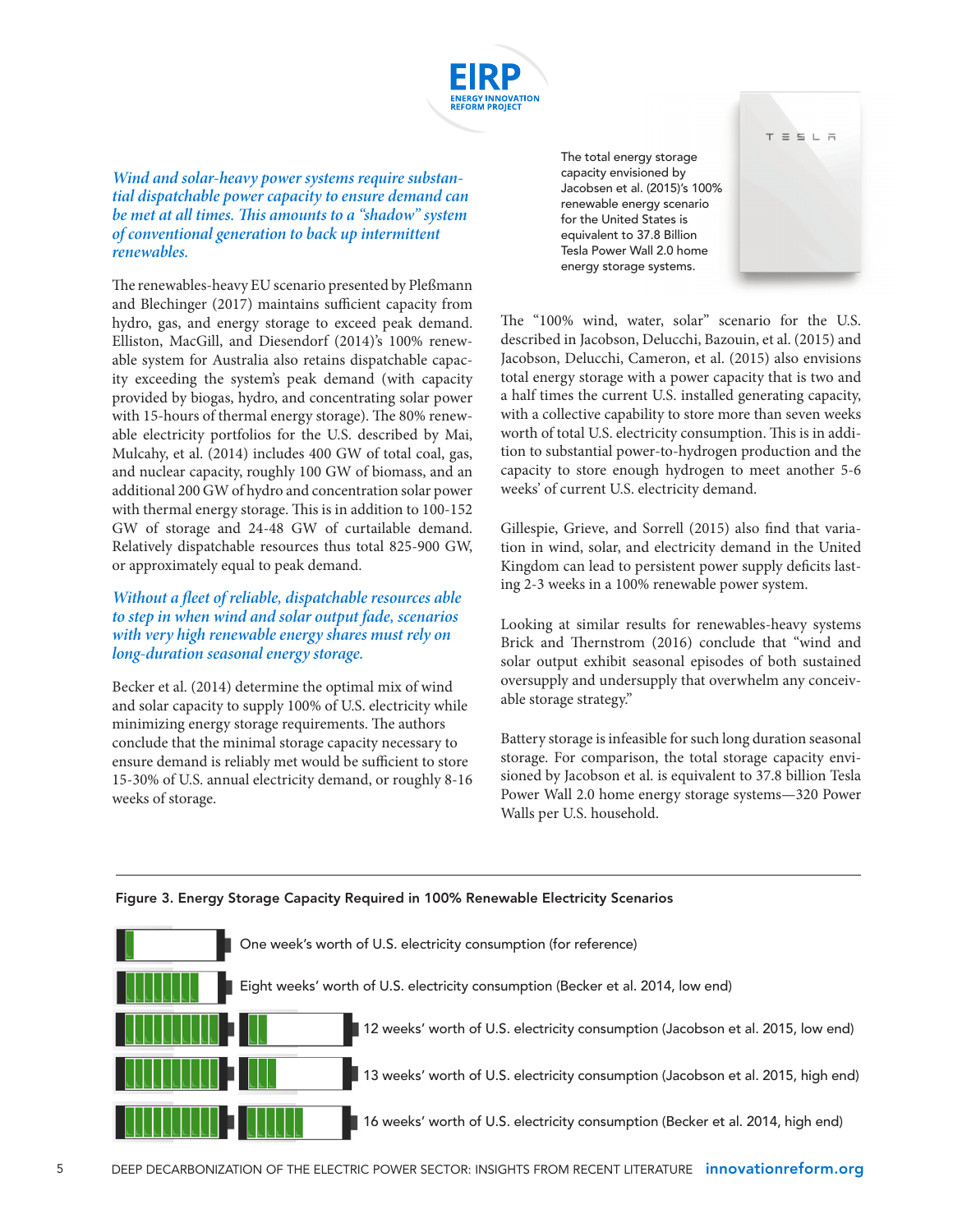

Alternatively, to put the weeks' worth of energy storage envisioned in these studies in perspective, consider that the ten largest pumped hydro storage facilities in the U.S. are collectively capably of storing a total of just 43 minutes worth of U.S. energy consumption (DOE, 2016).

In addition, studies envisioning long-duration storage inevitably rely on one or more technologies that remain unproven at such large scales, including underground thermal energy storage, electrolytic hydrogen production, and/or production of synthetic natural gas.

#### *Very high shares of wind and solar entail significant curtailment—even with energy storage, transmission, or demand response.*

Due the variability of wind and solar production, achieving very high energy shares requires significantly over-building total installed capacity (as discussed above). In addition to contending with prolonged lulls in output, high renewable energy systems must also face periods when available wind and solar production exceeds total demand. Excess generation must either be curtailed (that is, wasted) or stored for later use.

For example, Frew et al. (2016) find that curtailment of wind and solar rises sharply as renewable energy shares increase in the United States. Even with significant energy storage or demand-side flexibility (in the form of flexible EV charging), at a 60% renewable energy share, wasted energy output is sufficient to supply 5% of all 2015 U.S. electricity generation. Wasted output rises to nearly 12% of annual U.S. generation at 80% renewable energy share, and as high as 48% of 2015 annual U.S. generation in a 100% renewable energy power system. With a major expansion of long-distance transmission interconnection to smooth renewable energy variation across the continent, curtailment falls to negligible levels—if the share of renewables is held to 60%—but at 80% renewables it still amounts to 5% of total U.S. generation, and 37-48% of annual generation at 100% renewables.

Similarly, Mai, Mulcahy, et al. (2014) find that curtailed renewable output would be sufficient to supply 6-9% of 2015 U.S. electricity generation across a range of 80% renewable scenarios, despite positing nearly 200 GW of energy storage capacity and a major build-out of U.S. long-distance transmission capacity.



#### *High renewable energy scenarios also envision a significant expansion of long-distance transmission grids.*

In order to smooth renewable energy variation across wider regions, most high-renewable scenarios include plans for much greater long-distance transmission capacity. To reach 80-90% renewable electricity in the United States, Mai, Mulcahy, et al. (2014) propose a 56-105% increase in U.S. long-distance transmission capacity. MacDonald et al. (2016) envision approximately 20,000 miles of new high-voltage direct-current transmission lines linking all regions in the United States, while transmission interconnection between EU regions expands 4.5-fold by 2050 in the renewables-dominated scenario in Pleßmann and Blechinger (2017). Importantly, these figures do not include additional transmission lines needed within each region to access renewable energy resource zones.

#### *High renewables scenarios are more costly than other options, due to the factors outlined above.*

Frew et al. (2016) finds that a fully renewable U.S. power system costs at least twice as much as an 80% renewables system, and 2.8-times the cost of a system with 20% renewables, even after building an expanded, nationwide high-voltage power grid. The same study finds that a 100% renewable power system for California costs 2.1 to 2.8-times as much as an 80% renewable system, and 3 to 8-times more than a 20% renewable system.

Brick and Thernstrom (2016) find that 80% renewable energy portfolios in Wisconsin, California and Germany would be 1.5 to 2.5-times costlier than a diversified low-carbon portfolio. Furthermore, the authors find that an 80% renewable portfolio only achieves a roughly 70% reduction in  $CO_2$  emissions. To achieve the same deep emissions reductions as a diversified portfolio (81-87%), a renewables-heavy portfolio costs 3.2 to 4-times more under baseline cost assumptions from the U.S. Energy Information Administration and 30-115% higher under a low-cost renewables/high-cost nuclear sensitivity case.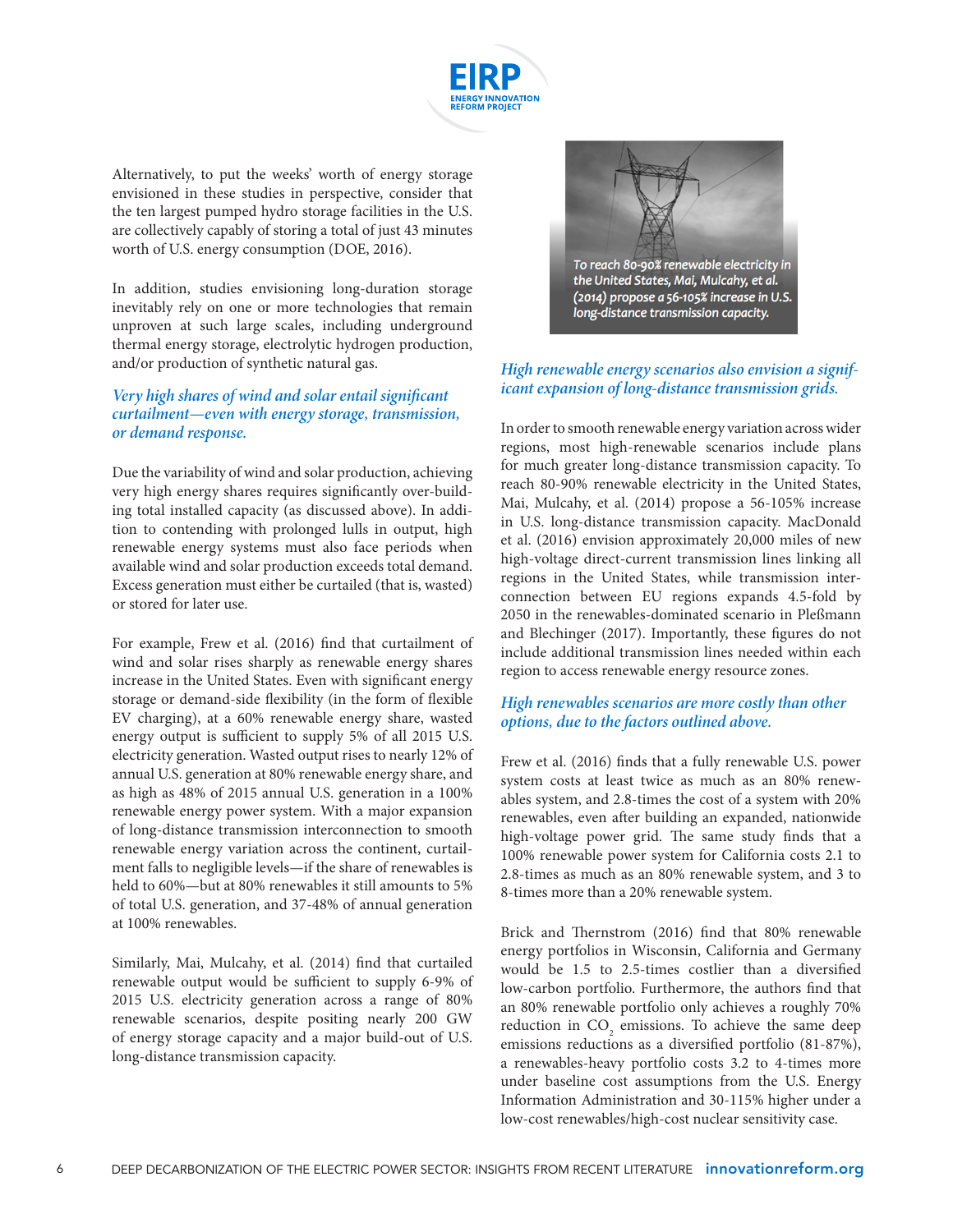

Williams et al. (2015) similarly find that a high-renewables pathway for deep decarbonization of the U.S. economy costs 1.6 times more than a diversified portfolio and 3.25 to 4-times higher than high-CCS and high-nuclear pathways.

## 6. Including dispatchable base resources (such as nuclear or CCS) reduces the cost and technical challenge of achieving deep decarbonization.

The challenges associated with high-renewable energy scenarios described above strongly suggest that harnessing dispatchable baseload resources (nuclear, biomass, or fossil fuels with CCS) that could form the foundation of a low-carbon power system would significantly decrease the cost and challenge of reaching deep decarbonization goals.

It is notable that, of the 30 papers surveyed here, the only deep decarbonization scenarios that do not include a significant contribution from nuclear, biomass, hydropower, and/or CCS exclude those resources from consideration a priori. Every paper employing least-cost optimization techniques includes significant shares of dispatchable base resources in the decarbonized power portfolio (de Sisternes, Jenkins, and Botterud 2016; Safaei and Keith 2015; Gillespie, Grieve, and Sorrell 2015; Mai, Hand, et al. 2014; Mai, Mulcahy, et al. 2014; Mileva et al. 2016; Lenzen et al. 2016; Kriegler et al. 2014; as well as several of the scenarios in Morrison et al. 2015).

For example:

- In a least-cost electric generation portfolio reducing Texas emissions by roughly 90%, de Sisternes, Jenkins, and Botterud (2016) find that nuclear supplies 52-68% of annual generation, depending on the availability of energy storage.
- Allowing new nuclear to contribute to a leastcost portfolio that reduces emissions 85% (from 1990 levels) in the western United States, Mileva et al. (2016) finds that the dispatchable base resource has a 43% share of annual generation. Furthermore, including nuclear in the generation mix lowers total power system costs by an estimated 23% (relative to a baseline case in which new nuclear construction is prohibited).
- Gillespie, Grieve, and Sorrell (2015) and Brick and Thernstrom (2016) also conclude that the lowest-cost portfolio for deep decarbonization includes significant shares of nuclear and/or CCS.

There is high agreement in the literature that dispatchable base resources are a virtually indispensible part of leastcost pathways to deep decarbonization.

## 7. A diversified mix of low-carbon resources offers the best chance of affordably achieving deep decarbonization of the power system.

Multiple studies stress the importance of maintaining a diverse mix of low and zero-carbon resources in order to affordably and reliably decarbonize the power system.

Kriegler et al. (2014) survey global decarbonization pathways analyzed by 18 different international modeling groups and find that wind, solar, biomass, nuclear power, and fossil fuels with CCS all play a substantial role in reaching low-carbon goals. If any one of these resources are excluded or unavailable, the cost of decarbonization increases—by up to 30% by 2100 if nuclear or renewables are limited in availability, by as much as 200% if bioenergy availability is restricted, and up to 300% if CCS is unavailable (Kriegler et al. 2014).

Similarly, after drawing on a review of the academic literature, multiple stakeholder listening sessions, and a set of low-GHG pathways developed using up-to-date data and modeling of the energy and land sectors, White House (2016) concluded:

There are major benefits to supporting a wide range of electricity generation technologies. First, decarbonizing the electricity system does not depend on the success of any single technology, and the capacity additions required from any single technology are lessened due to what other technologies can contribute. Second, supporting a wide range of technologies today through a portfolio approach is likely to lower the costs of decarbonization in the long run, because we do not know today how technologies will progress over many decades; policies should be designed to enable the lowest cost technologies to emerge (while ensuring reliability).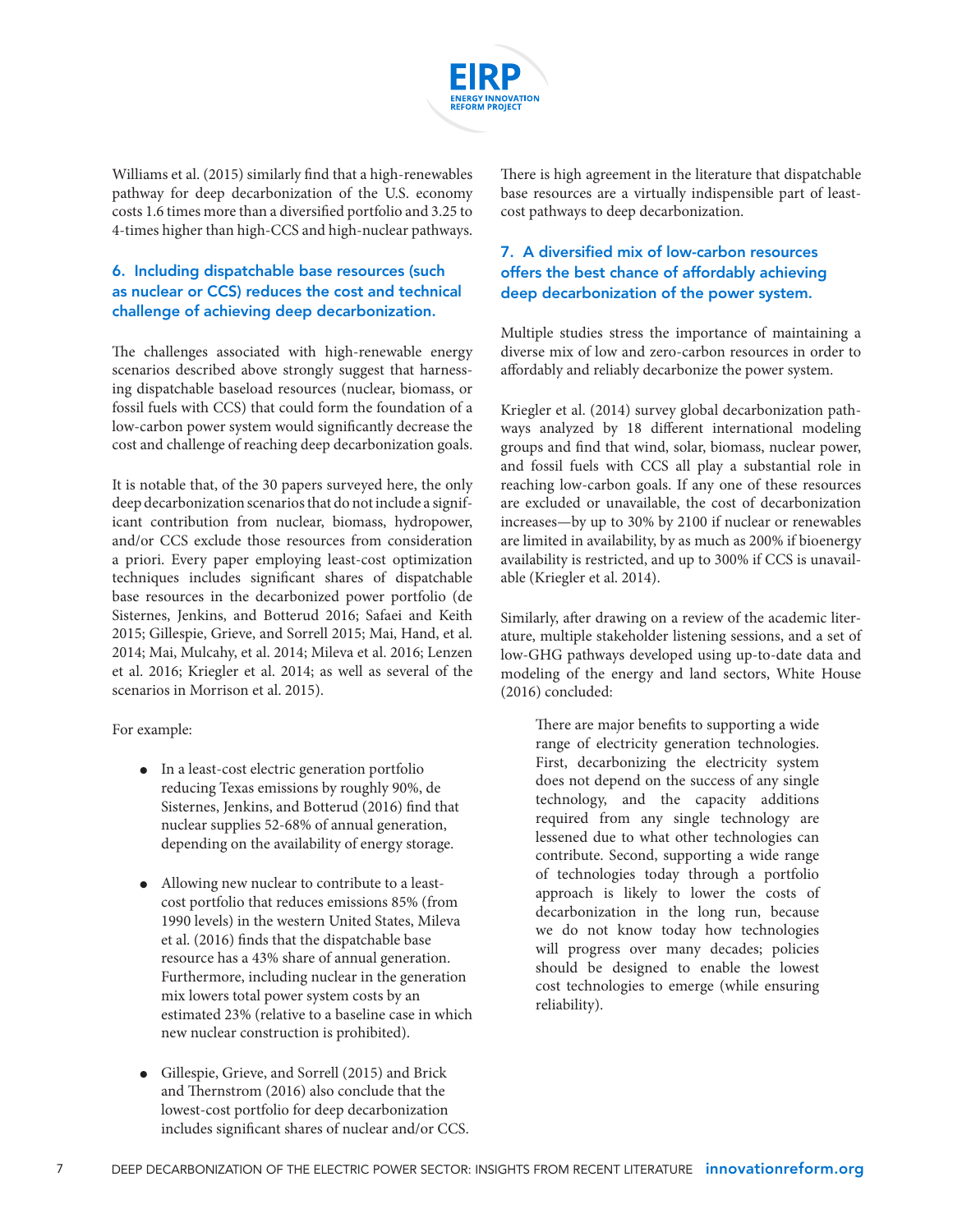

# **CONCLUSIONS**

The recent literature sheds significant light on the challenge of decarbonizing electric power systems. Despite a wide variety of analytical methods, goals, and scopes, there is strong agreement in the recent literature that deep decarbonization—reaching zero or near-zero  $\mathrm{CO}_2^{\phantom{\dag}}$  emissions—is best achieved by harnessing a diverse portfolio of low-carbon resources.

In particular, low-carbon dispatchable baseload resources such as nuclear, biomass, hydropower, or CCS, are an indispensible part of any least-cost pathway to deep decarbonization. Recent literature indicates that removing this dispatchable base from the generation portfolio, relying instead entirely or predominately on variable renewable energy resources such as wind and solar, would significantly increase the cost and technical challenge of decarbonizing power systems.

In addition, reaching zero emissions requires a significantly different capacity mix than achieving comparatively more modest goals. This finding implies that policymakers and planning should be wary of lock-in of suboptimal capacity investments, and should consider policy and market mechanisms that incentivize action toward longterm goals.

Future research should also seek to shed more light on efficient and robust pathways to deep decarbonization over time.

**Jesse Jenkins** is an independent consultant and a PhD candidate in Engineering System at the Massachusetts Institute of Technology's Institute for Data, Systems and Society, and a researcher at the MIT Energy Initiative.

Samuel Thernstrom is the founder and executive director of the Energy Innovation Reform Project, and a senior fellow at the Center for the National Interest.

## STUDIES REVIEWED

- 1. Akashi, Osamu, Tatsuya Hanaoka, Toshihiko Masui, and Mikiko Kainuma. 2014. "Halving Global GHG Emissions by 2050 without Depending on Nuclear and CCS." Climatic Change 123 (3–4): 611–22. doi:10.1007/s10584-013-0942-x.
- 2. Amorim, F., A. Pina, H. Gerbelová, P. Pereira da Silva, J. Vasconcelos, and V. Martins. 2014. "Electricity Decarbonisation Pathways for 2050 in Portugal: A TIMES (The Integrated MARKAL-EFOM System) Based Approach in Closed versus Open Systems Modelling." Energy 69: 104–12. doi:10.1016/j. energy.2014.01.052.
- 3. Becker, S., B.A. Frew, G.B. Andresen, T. Zeyer, S. Schramm, M. Greiner, and M.Z. Jacobson. 2014. "Features of a Fully Renewable US Electricity System: Optimized Mixes of Wind and Solar PV and Transmission Grid Extensions." Energy 72: 443–58. doi:10.1016/j.energy.2014.05.067.
- 4. Bibas, Ruben, and Aurélie Méjean. 2014. "Potential and Limitations of Bioenergy for Low Carbon Transitions." Climatic Change 123 (3–4): 731–61. doi:10.1007/s10584-013-0962-6.
- 5. Brick, S., and S. Thernstrom. 2016. "Renewables and Decarbonization: Studies of California, Wisconsin and Germany." The Electricity Journal 29 (3): 6–12. doi:10.1016/j.tej.2016.03.001.
- 6. Cochran, J., T. Mai, and M. Bazilian. 2014. "Meta-Analysis of High Penetration Renewable Energy Scenarios." Renewable and Sustainable Energy Reviews 29: 246–53. doi:10.1016/j.rser.2013.08.089.
- 7. de Sisternes, Fernando J., Jesse D. Jenkins, and Audun Botterud. 2016. "The Value of Energy Storage in Decarbonizing the Electricity Sector." Applied Energy 175. Elsevier Ltd: 368–79. doi:10.1016/j. apenergy.2016.05.014.
- 8. Després, Jacques, Silvana Mima, Alban Kitous, Patrick Criqui, Nouredine Hadjsaid, and Isabelle Noirot. 2016. "Storage as a Flexibility Option in Power Systems with High Shares of Variable Renewable Energy Sources: A POLES-Based Analysis." Energy Economics (In press). Elsevier B.V. doi:10.1016/j.eneco.2016.03.006.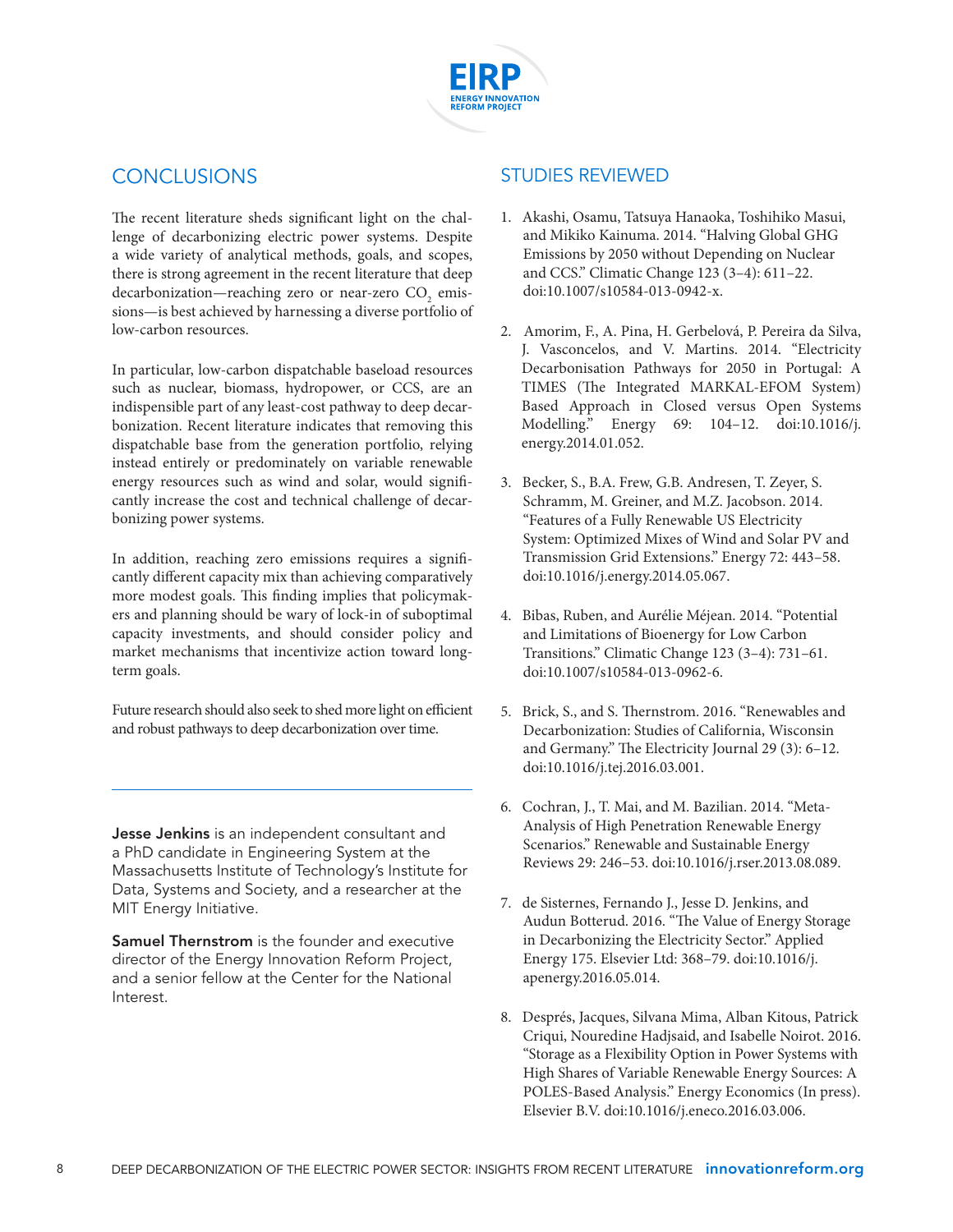

- 9. Elliston, B., I. MacGill, and M. Diesendorf. 2014. "Comparing Least Cost Scenarios for 100% Renewable Electricity with Low Emission Fossil Fuel Scenarios in the Australian National Electricity Market." Renewable Energy 66: 196–204. doi:10.1016/j. renene.2013.12.010.
- 10. Frew, B.A., S. Becker, M.J. Dvorak, G.B. Andresen, and M.Z. Jacobson. 2016. "Flexibility Mechanisms and Pathways to a Highly Renewable US Electricity Future." Energy 101: 65–78. doi:10.1016/j. energy.2016.01.079.
- 11. Gillespie, Angus, Derek Grieve, and Robert Sorrell. 2015. "Managing Flexibility Whilst Decarbonising the GB Electricity System The Energy Research Partnership." http://erpuk.org/project/ managing-flexibility-of-the-electricity-sytem/.
- 12. Heal, Geoffrey. 2016. "What Would It Take to Reduce US Greenhouse Gas Emissions 80% by 2050?" 22525. NBER Working Papers. http://www.nber.org/papers/ w22525.
- 13. Jacobson, Mark Z, Mark A Delucchi, Guillaume Bazouin, Zack A F Bauer, Christa C Heavey, Emma Fisher, Sean B Morris, Diniana J Y Piekutowski, Taylor A Vencill, and Tim W Yeskoo. 2015. "100% Clean and Renewable Wind, Water, and Sunlight (WWS) All-Sector Energy Roadmaps for the 50 United States." Energy Environ. Sci. 8. Royal Society of Chemistry. doi:10.1039/C5EE01283J.
- 14. Jacobson, Mark Z, Mark A Delucchi, Mary A Cameron, and Bethany A Frew. 2015. "Low-Cost Solution to the Grid Reliability Problem with 100 % Penetration of Intermittent Wind , Water , and Solar for All Purposes." Proceedings of the National Academy of Sciences 112 (49): 15060–65. doi:10.1073/ pnas.1510028112.
- 15. Kim, Son H., Kenichi Wada, Atsushi Kurosawa, and Matthew Roberts. 2014. "Nuclear Energy Response in the EMF27 Study." Climatic Change 123 (3–4): 443–60. doi:10.1007/s10584-014-1098-z.
- 16. Koelbl, Barbara Sophia, Machteld a. van den Broek, André P. C. Faaij, and Detlef P. van Vuuren. 2014. "Uncertainty in Carbon Capture and Storage (CCS) Deployment Projections: A Cross-Model Comparison Exercise." Climatic Change 123 (3–4): 461–76. doi:10.1007/s10584-013-1050-7.
- 17. Krey, Volker, Gunnar Luderer, Leon Clarke, and Elmar Kriegler. 2014. "Getting from Here to There – Energy Technology Transformation Pathways in the EMF27 Scenarios." Climatic Change 123 (3–4): 369–82. doi:10.1007/s10584-013-0947-5.
- 18. Kriegler, Elmar, John P. Weyant, Geoffrey J. Blanford, Volker Krey, Leon Clarke, Jae Edmonds, Allen Fawcett, et al. 2014. "The Role of Technology for Achieving Climate Policy Objectives: Overview of the EMF 27 Study on Global Technology and Climate Policy Strategies." Climatic Change 123 (3–4): 353–67. doi:10.1007/s10584-013-0953-7.
- 19. Lenzen, M., B. McBain, T. Trainer, S. Jütte, O. Rey-Lescure, and J. Huang. 2016. "Simulating Low-Carbon Electricity Supply for Australia." Applied Energy 179: 553–64. doi:10.1016/j. apenergy.2016.06.151.
- 20. MacDonald, A.E., C.T.M. Clack, A. Alexander, A. Dunbar, P. Wilczek, and Y. Xie. 2016. "Future Cost-Competitive Electricity Systems and Their Impact on US $\mathrm{CO}_2$ Emissions." Nature Climate Change 6: 526–31.
- 21. Mai, Trieu, M.M. Hand, S.F. Baldwin, R.H. Wiser, G.L. Brinkman, P. Denholm, D.J. Arent, et al. 2014. "Renewable Electricity Futures for the United States." IEEE Transactions on Sustainable Energy 5 (2): 372–78.
- 22. Mai, Trieu, David Mulcahy, M. Maureen Hand, and Samuel F. Baldwin. 2014. "Envisioning a Renewable Electricity Future for the United States." Energy 65. Elsevier Ltd: 374–86. doi:10.1016/j. energy.2013.11.029.
- 23. Mileva, A., J. Johnston, J.H. Nelson, and D.M. Kammen. 2016. "Power System Balancing for Deep Decarbonization of the Electricity Sector." Applied Energy 162: 1001–9. doi:10.1016/j. apenergy.2015.10.180.
- 24. Morrison, G.M., S. Yeh, A.R. Eggert, C. Yang, J.H. Nelson, J.B. Greenblatt, R. Isaac, et al. 2015. "Comparison of Low-Carbon Pathways for California." Climatic Change 131 (4): 545–57. doi:10.1007/s10584-015-1403-5.
- 9 DEEP DECARBONIZATION OF THE ELECTRIC POWER SECTOR: INSIGHTS FROM RECENT LITERATURE innovationreform.org